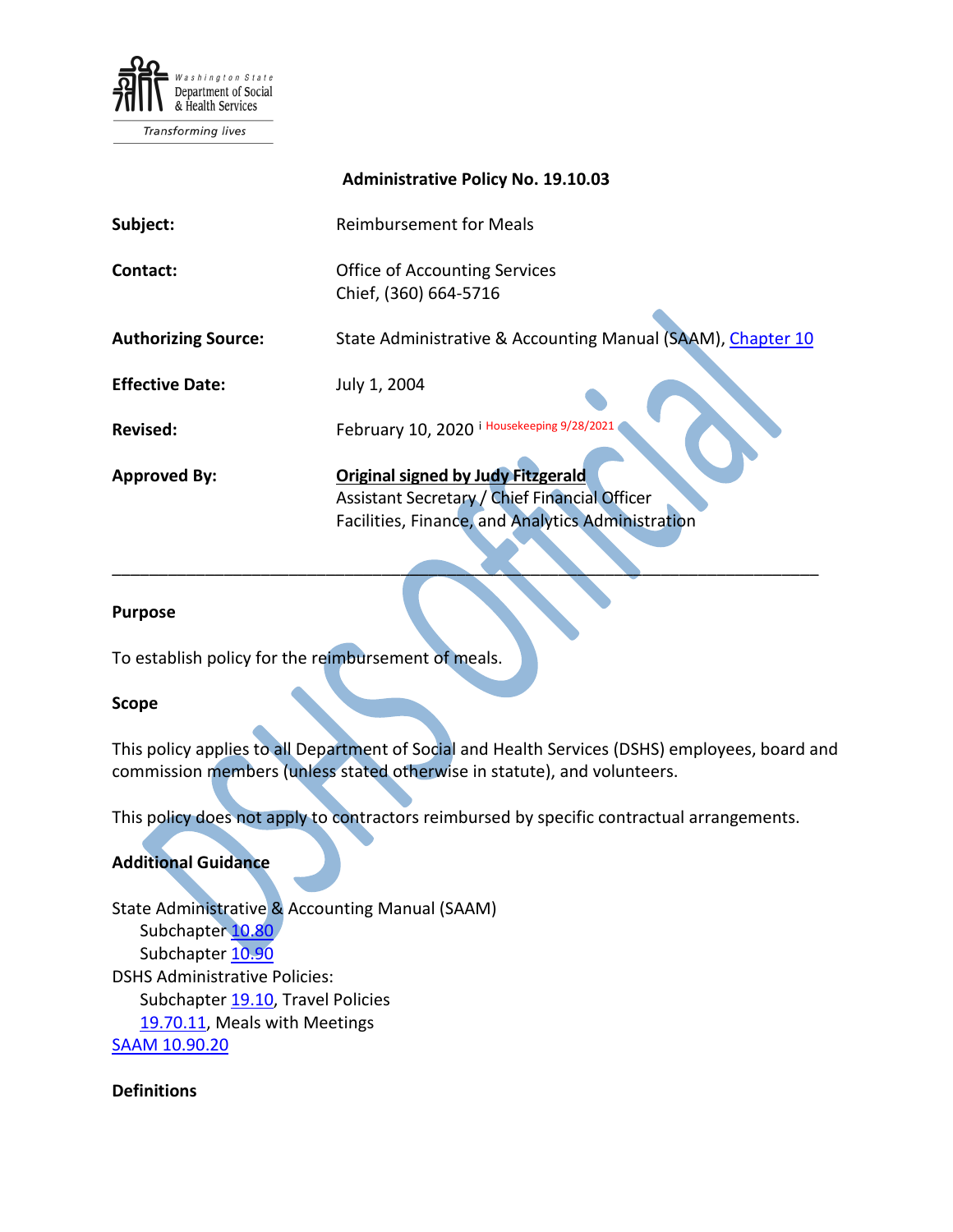**Approving manager** means the approving authority responsible for the traveler's travel status and reimbursement.

**Board members** are those individuals who serve on a board, commission, or committee in either an advisory, coordinating or planning capacity, or a rule making capacity.

**Commute route** means the most direct route between the last stop (home or business stop) within the official residence and the first stop (regular workplace or business stop) within the official station, or vice versa. When the official residence and official station are the same city or town, the commute route is the most direct route from the traveler's home to their first business stop within their official station/residence and the most direct route from the last business stop within their official station/residence to their home. (See [COMMUTE diagram\)](http://fsaweb.dshs.wa.lcl/OAS/Travel/Procedures/Forms/AllItems.aspx)

**Continental breakfast** means a breakfast generally consisting of juice, bread, and a hot beverage (typically coffee or tea). Fruit is sometimes included as part of the price or as a priced option.

**Eleven hour rule:** Refers to the rule that requires an employee to be in travel status for at least eleven hours to qualify for a meal reimbursement.

**Five hour rule:** Refers to the rule that requires a volunteer, board, or commission member to be in travel status for at least five hours to qualify for a meal reimbursement.

**IRS** is the federal Internal Revenue Service.

**[Official residence](http://www.ofm.wa.gov/policy/glossary.htm#official%20residence)** is the city, town, or other location where a state official or employee maintains a residence that is used as their primary domicile. Determinations by the agency head or authorized designee regarding a state official or employee's official residence are to be based on items such as voter registration, ownership, or long-term rental of a personal residence, and the permanent address carried in the state official or employee's personnel or other file.

**[Official station](http://www.ofm.wa.gov/policy/glossary.htm#official%20station)** means the city, town, or other location where the state official or employee's office is located, or the city, town, or location where the state official or employee's work is performed on a permanent basis. For the purposes of these travel regulations, Olympia, Tumwater and Lacey are considered to be the same official station. A state official or employee's official station is to be designated by the agency. It is to be determined by the needs of the agency and not assigned because it is the home or preferred living area of a state official or employee.

**Overnight travel** means a traveler was in travel status substantially longer than an ordinary day's work, **AND** the traveler stopped for substantial sleep or rest.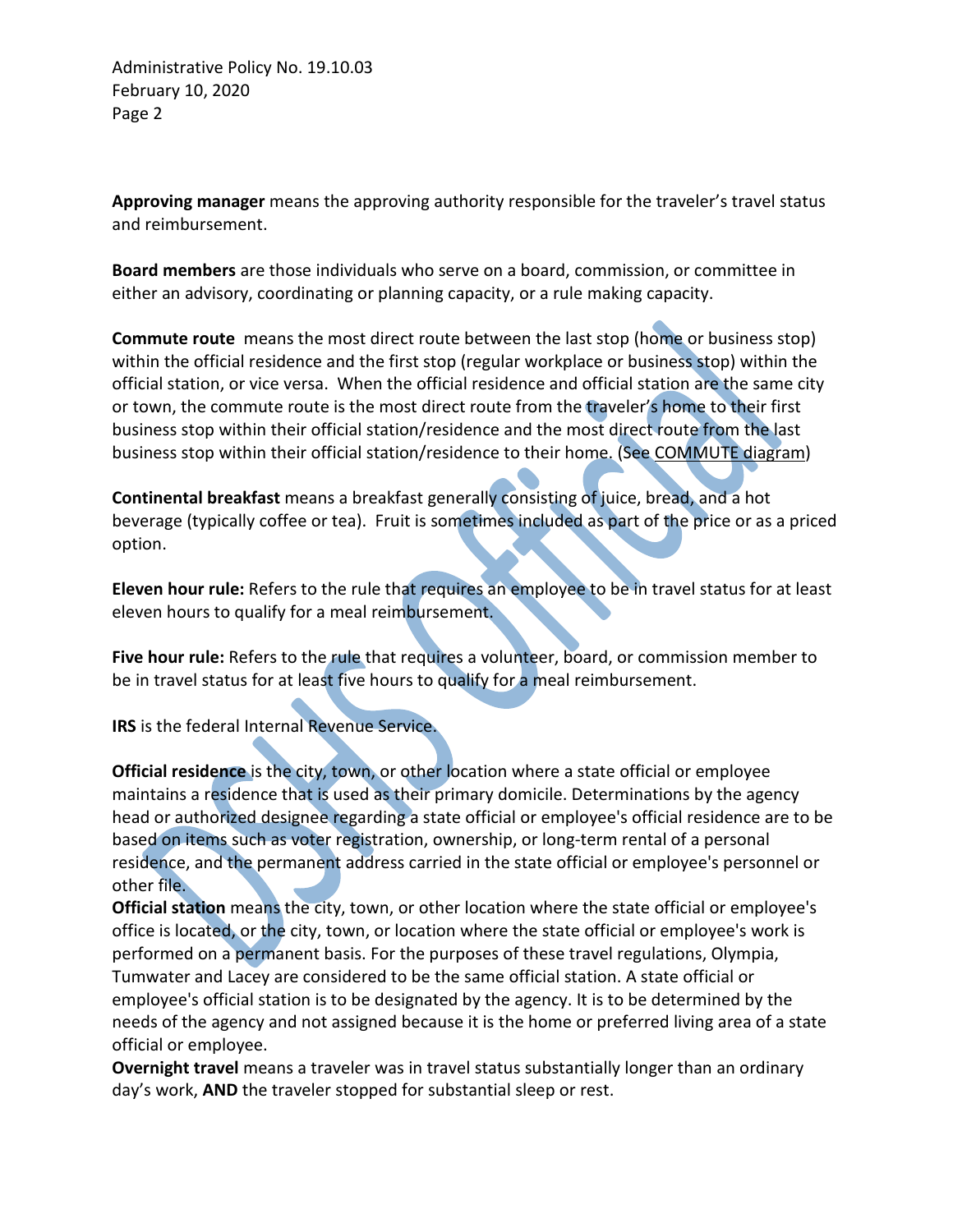**Part-time schedule** means a schedule of less than 8 hours on a given day. Travelers working a full-time schedule (40 hours) that includes specific days with regularly scheduled hours of less than 8 hours are considered to have a part-time schedule on those specific days.

**Regular workplace** means the location where a state employee or state official normally performs his/her work (excludes meeting and conference rooms). **Regularly scheduled work hours** means the established work schedule of an employee as documented in their personnel records. For non-employees, the regularly scheduled work hours are considered to be 8:00 AM – 5:00 PM (M-F) unless documented otherwise.

**Taxable meal** means the meal for which a traveler is reimbursed but is not incurred with overnight travel. In these situations, the meal reimbursement is deemed to be considered wages and must be reported to the IRS as taxable.

**Travel Expense and Management System (TEMS)** is the software program used to process travel reimbursement requests and travel advances.

**Travel status** means the official status of a traveler when the traveler is away from both their official residence and their official station on official state business, exclusive of commuting between the traveler's official station and official residence (SAAM).

**Traveler** means any DSHS employee, officer, volunteer, board or commission member traveling on official state business (SAAM).

**Volunteer** A volunteer is a person, other than an emergency services worker as described by chapter 38.52 RCW, who, of his/her own free choice, performs any assigned or authorized duties for the state or any agency thereof. A volunteer receives no wages, and is registered and accepted as a volunteer by the state or any agency thereof, for the purpose of engaging in authorized volunteer service.

**Policy**

- **A. For non-overnight travel on a scheduled work day, a traveler is eligible for a meal reimbursement if they are in travel status:**
	- 1. For at least eleven hours for employees, and five hours for volunteers or board members; and
	- 2. During the entire agency designated meal period (shown in policy point "F").

*[Example #1a](http://one.dshs.wa.lcl/FS/Fiscal/Accounting/Travel/Documents/DSHS-AP-19-10-03%20Examples.docx#Example1a) employee*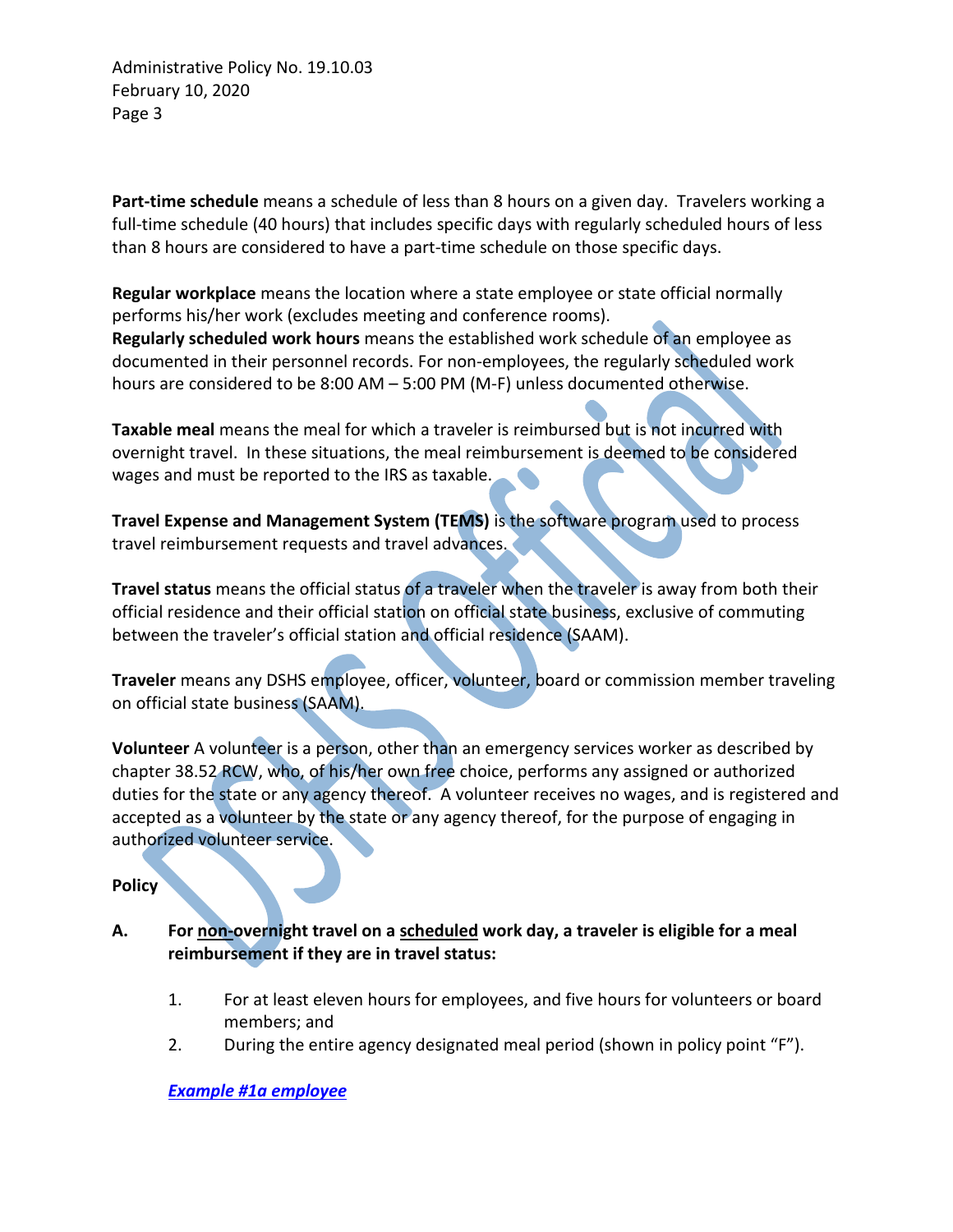*[Example #1b](http://one.dshs.wa.lcl/FS/Fiscal/Accounting/Travel/Documents/DSHS-AP-19-10-03%20Examples.docx#Example1b) volunteer*

*[Example #2a](http://one.dshs.wa.lcl/FS/Fiscal/Accounting/Travel/Documents/DSHS-AP-19-10-03%20Examples.docx#Example2a) employee*

*Example #2b [board member](http://one.dshs.wa.lcl/FS/Fiscal/Accounting/Travel/Documents/DSHS-AP-19-10-03%20Examples.docx#Example2b)*

*[Example #3 employee](http://one.dshs.wa.lcl/FS/Fiscal/Accounting/Travel/Documents/DSHS-AP-19-10-03%20Examples.docx#Example3)*

**B. For non-overnight travel on a non-scheduled work day (such as the weekend), a traveler is eligible for a meal reimbursement if they are in travel status:**

1. For at least eleven hours for employees, and five hours for volunteers or board members; and

2. During the entire agency designated meal period *(shown in policy point "F*").

### *Example [non-overnight](http://one.dshs.wa.lcl/FS/Fiscal/Accounting/Travel/Documents/DSHS-AP-19-10-03%20Examples.docx#Examplenonovernight)*

**C. For overnight travel on either a scheduled or non-scheduled work day, a traveler is eligible for a meal reimbursement if in travel status during the entire agency designated meal period** *(shown in policy point "F*")**.**

*Example [overnight](http://one.dshs.wa.lcl/FS/Fiscal/Accounting/Travel/Documents/DSHS-AP-19-10-03%20Examples.docx#Exampleovernight)*

**D. The traveler must not stop for a meal as a way to meet the eleven hour rule or five hour rule as applicable.**

# *Example [meal stop](http://one.dshs.wa.lcl/FS/Fiscal/Accounting/Travel/Documents/DSHS-AP-19-10-03%20Examples.docx#Examplemealstop)*

**E. The time spent on the traveler's commute route traveling to or from their destination does not count toward meeting the eleven hour rule.** 

*Example [commute](http://one.dshs.wa.lcl/FS/Fiscal/Accounting/Travel/Documents/DSHS-AP-19-10-03%20Examples.docx#Examplecommute)*

**F. The agency meal periods are defined as follows:** 

| <b>Breakfast</b> | From 1% hours before the regularly scheduled work hour until the  |  |
|------------------|-------------------------------------------------------------------|--|
|                  | beginning of the regularly scheduled work hour.                   |  |
| Lunch            | 3½ hours after the regularly scheduled work hour begins until 3 ½ |  |
|                  | hours before the regularly scheduled work hour ends.              |  |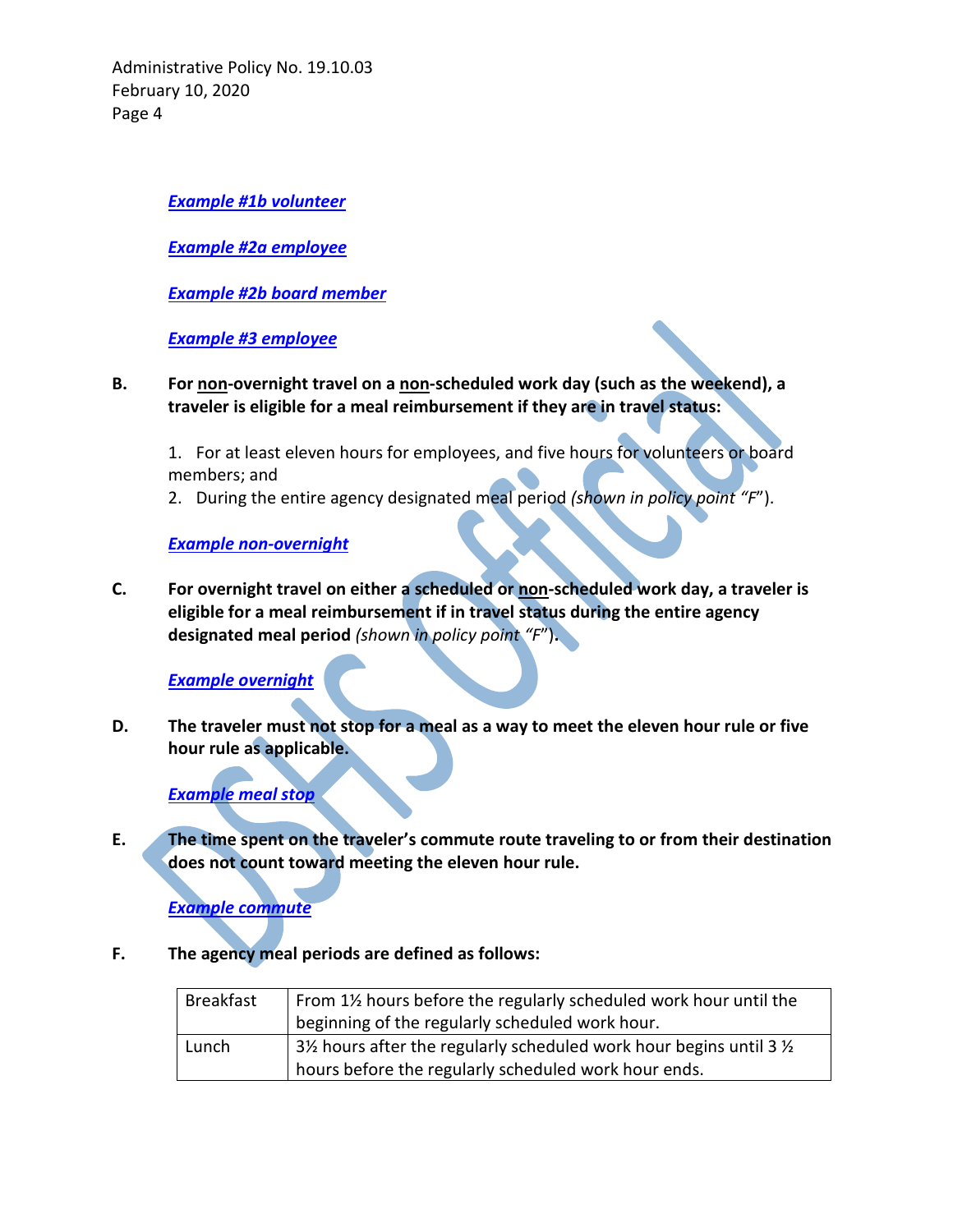| Dinner | From the end of the regularly scheduled work hour until 1\% hours |
|--------|-------------------------------------------------------------------|
|        | after the regularly scheduled work hour.                          |

- 1. Meal periods on non-scheduled work days remain the same as on the traveler's regularly scheduled work days.
- 2. If a traveler does not have the same regularly scheduled hours each day of the week, the regularly scheduled hours on the scheduled work day preceding the non-scheduled work day are used to determine the meal periods for the nonscheduled work day.

## *[Example meal periods](http://one.dshs.wa.lcl/FS/Fiscal/Accounting/Travel/Documents/DSHS-AP-19-10-03%20Examples.docx#Examplemealperiods)*

- **G. For purposes of calculating both the five hour rule for volunteers and board members and the eleven hour rule for employees and determining meal periods for board or commission members, volunteers, on-call employees, or those with part-time schedules, the regular work schedule is considered to be 8:00 AM -5:00 PM, Monday through Friday.**
- **H. Compensation for meal expenses must not be authorized when a traveler does not incur expenses for meals because the meal was furnished.**
	- 1. When meal costs are included in the lodging rate or registration fee of a meeting, conference, convention, or formal training session, a traveler is not eligible for meal compensation.
	- 2. A continental breakfast and meals served on an airline are not considered a meal when determining if the traveler is eligible for reimbursement.
- **I. All meals not associated with an overnight stay are taxable meals (per IRS rules) and are paid at the area rate of the traveler's destination.**

*[Example taxable](http://one.dshs.wa.lcl/FS/Fiscal/Accounting/Travel/Documents/DSHS-AP-19-10-03%20Examples.docx#Exampletaxablemeals) meals*

**J. When traveling to more than one destination, meals are paid at the destination area with the highest per diem rate.** 

# *[Example multiple](http://one.dshs.wa.lcl/FS/Fiscal/Accounting/Travel/Documents/DSHS-AP-19-10-03%20Examples.docx#Examplemultipledestinations) destinations*

**K. For overnight travel assignments, IRS rules require all meals to be reimbursed at the rate for the area where the traveler stops for sleep. The meal reimbursement rate for the last day of travel (return day) would continue to be the rate for the location where the traveler last stopped for sleep.**